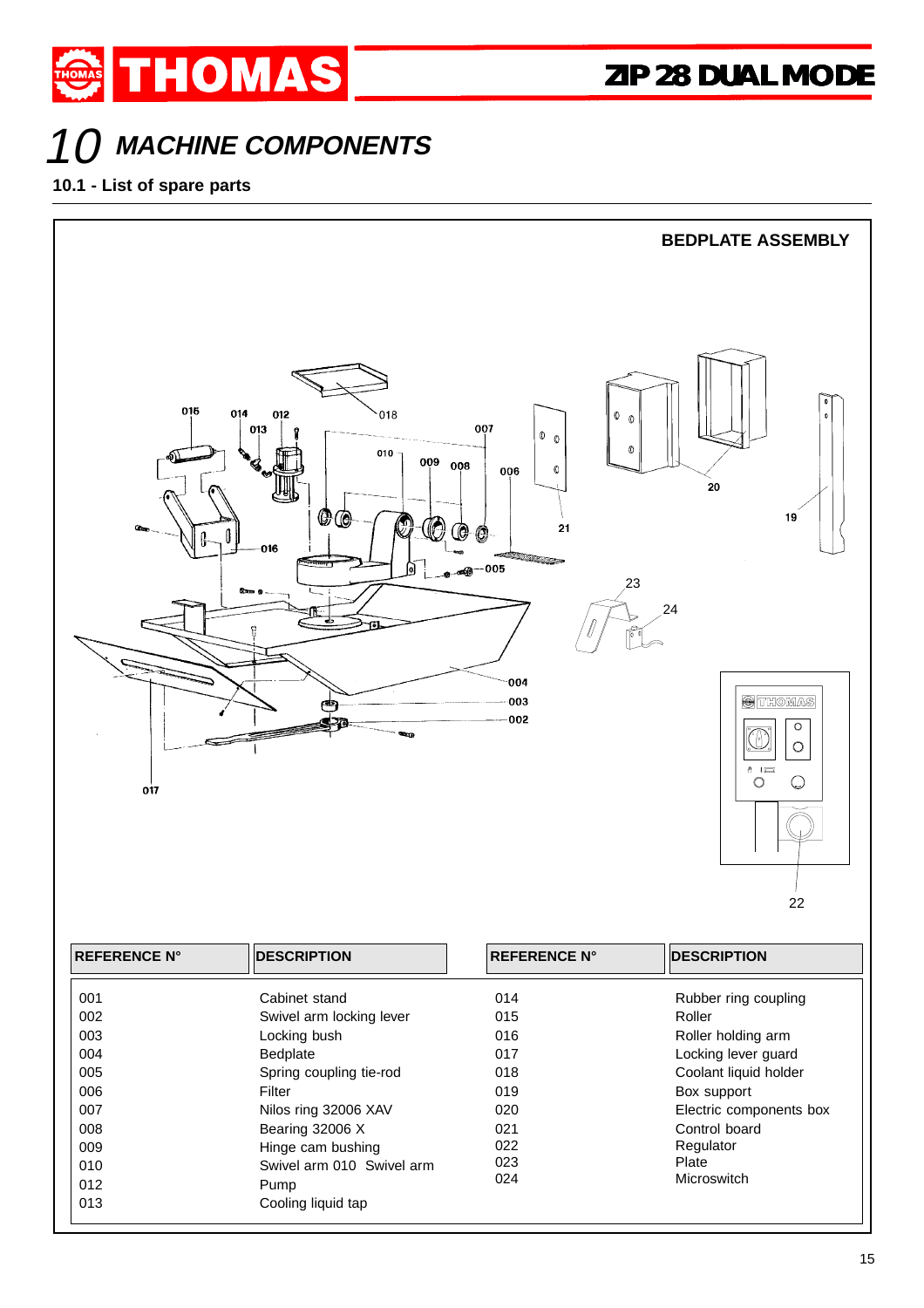





| <b>REFERENCE N°</b> | <b>DESCRIPTION</b>         | <b>REFERENCE N°</b> | <b>DESCRIPTION</b>         |
|---------------------|----------------------------|---------------------|----------------------------|
| 101                 | Linear countervice         | 111                 | Plate                      |
| 102                 | Linear vice                | 112                 |                            |
| 103                 | Rapid locking spring       | 113                 | Vice jaw                   |
| 104                 | Vice screw                 | 114                 | Vice lever bushing         |
| 105                 | Saw frame arm rotation pin | 115                 | Rapid locking vice lever   |
| 106                 |                            | 116                 | Bearing 51106              |
| 107                 | Bar-stop rod               | 118                 | Rapid locking lever washer |
| 108                 | Bar-stop                   | 119                 | Vice handwheel             |
| 109                 | Bar-stop push rod          | 120                 | Handwheel washer           |
| 110                 |                            |                     |                            |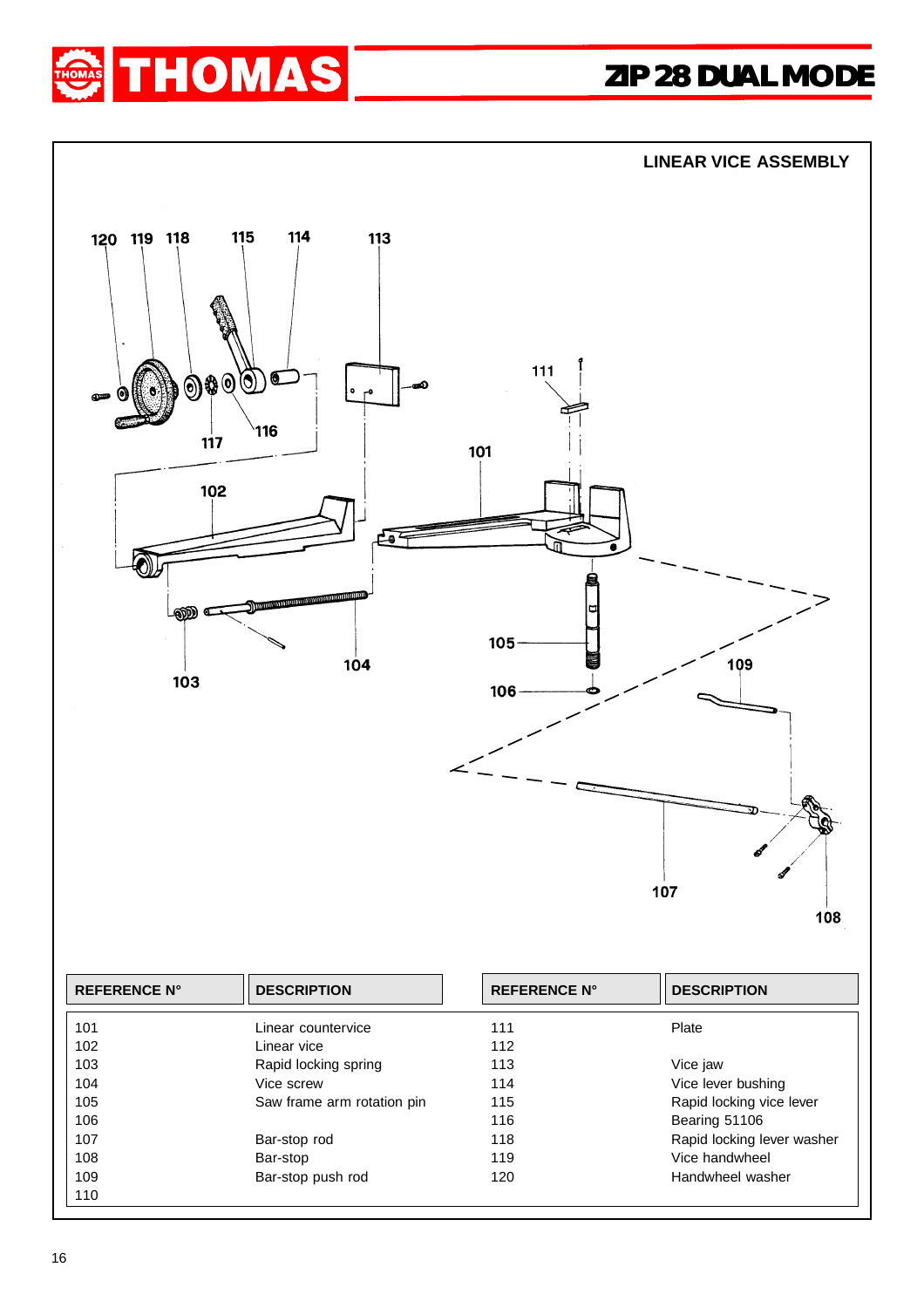



Blade guide head movable rod

227 Handgrip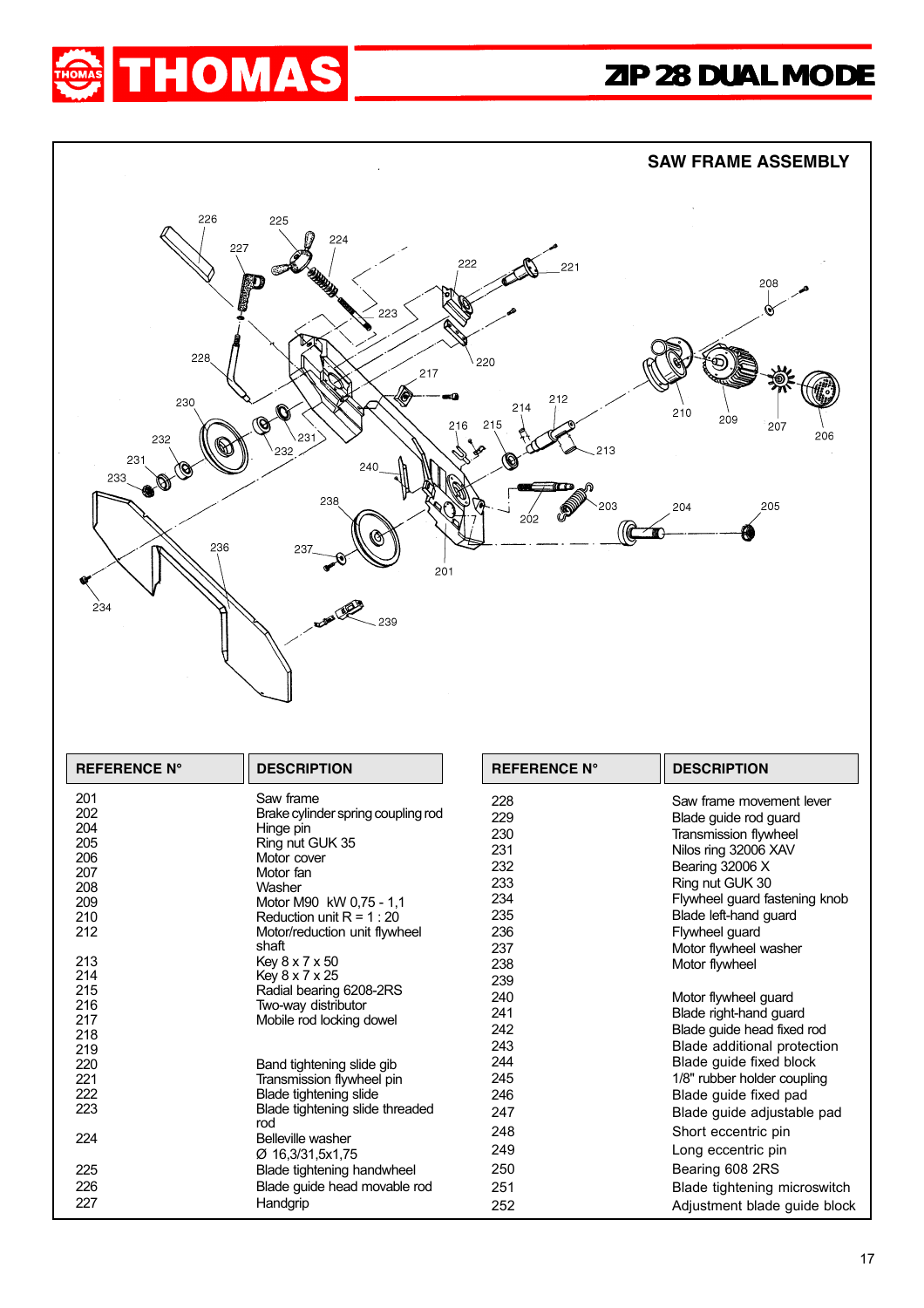